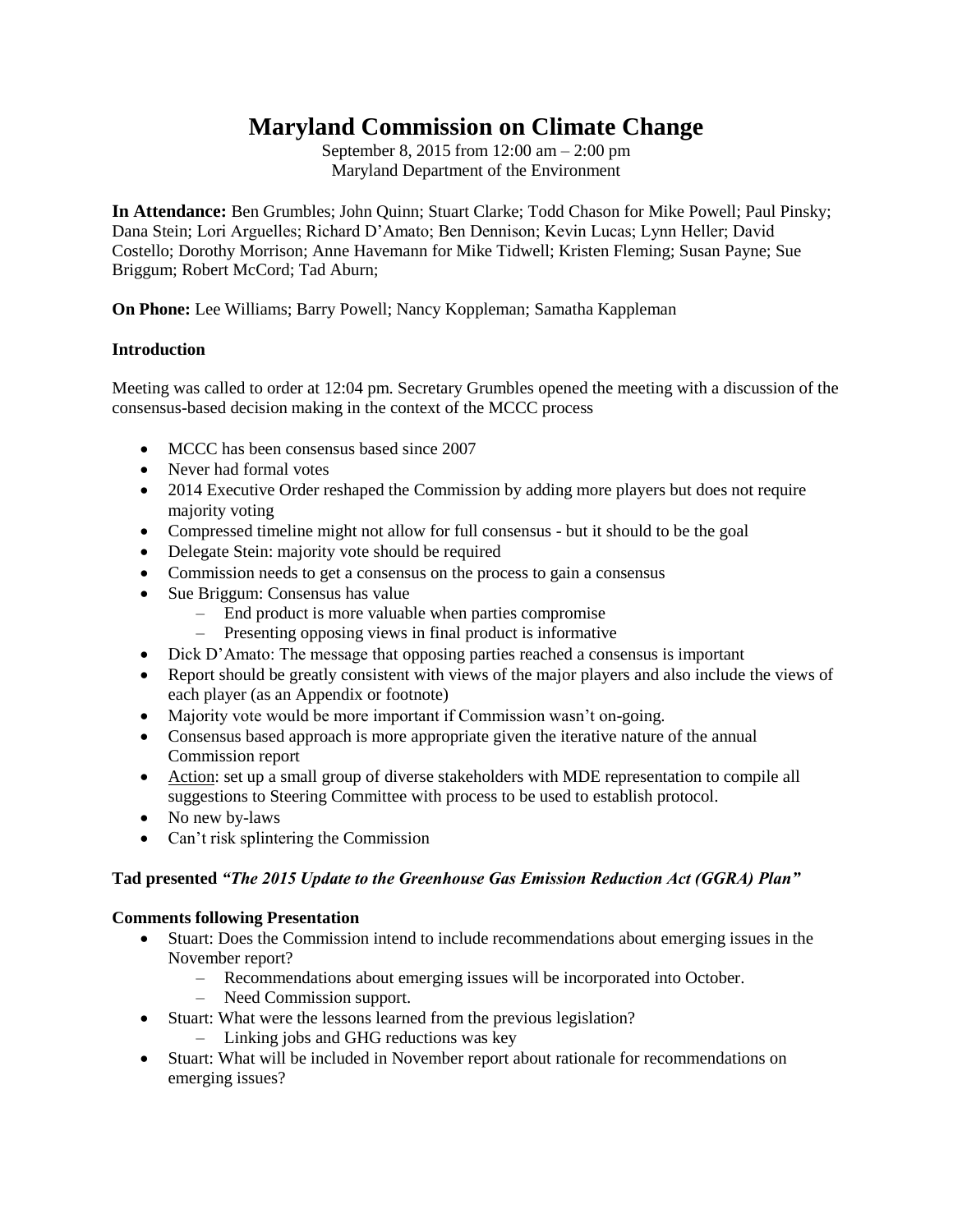- Use Commission and Working groups to analyze programs and enhancements to ensure that programs perform
- Does the Commission need more authority to meet 2020 goal?
	- No but we will for beyond 2020 goal
	- Federal rules and fleet turnover will help but not enough
- 40% reduction is actually conservative. 3% wage growth is too aggressive.
	- STWG findings support aggressive goal
	- Messaging is key
	- Why not 45%?
	- Needs to be data driven
	- Calculation depends on which baseline was used (MD uses 2006)
	- 1/2/3/40 is a MDE draft concept
	- Will need Commission feedback
- Near-term vs. Long-term Strategy
	- Eventually short-term programs stop working well
	- State agencies can't make big structural changes easily
	- Keep doing short-term work but look long-term
	- Not incremental. Together w/ structural is best approach
- Equity Issues
	- Applaud incorporating economics into GGRA goal
	- How can benefits be distributed through state?
	- Vulnerable populations need to considered need to go further
	- Next step is access to benefits work
- Timeline for future plan
	- Nothing magic about 2019 date as Tad mentioned
	- MDE needed 3 years last time (2009-2012). We probably will again.
	- 3-year planning process worked , but open to discussion

## **Updates on Working Groups**

- Science and Technology Working Group
	- No update
- Adaptation Working Group
	- Held 1 meeting and scheduled another
	- Discussions going on about how to transition and focus group on work plan
	- Resilience is still a priority
	- Who replaced Zoe on MCCC?
- Education, Communication, Outreach Working Group
	- Public meetings well attended (30-75 people)
	- Not balanced enough
	- Needed MCCC constituents to attend
	- Should ECO get feedback on Future goal?
	- $-$  Proposal:  $2<sup>nd</sup>$  round of listening sessions